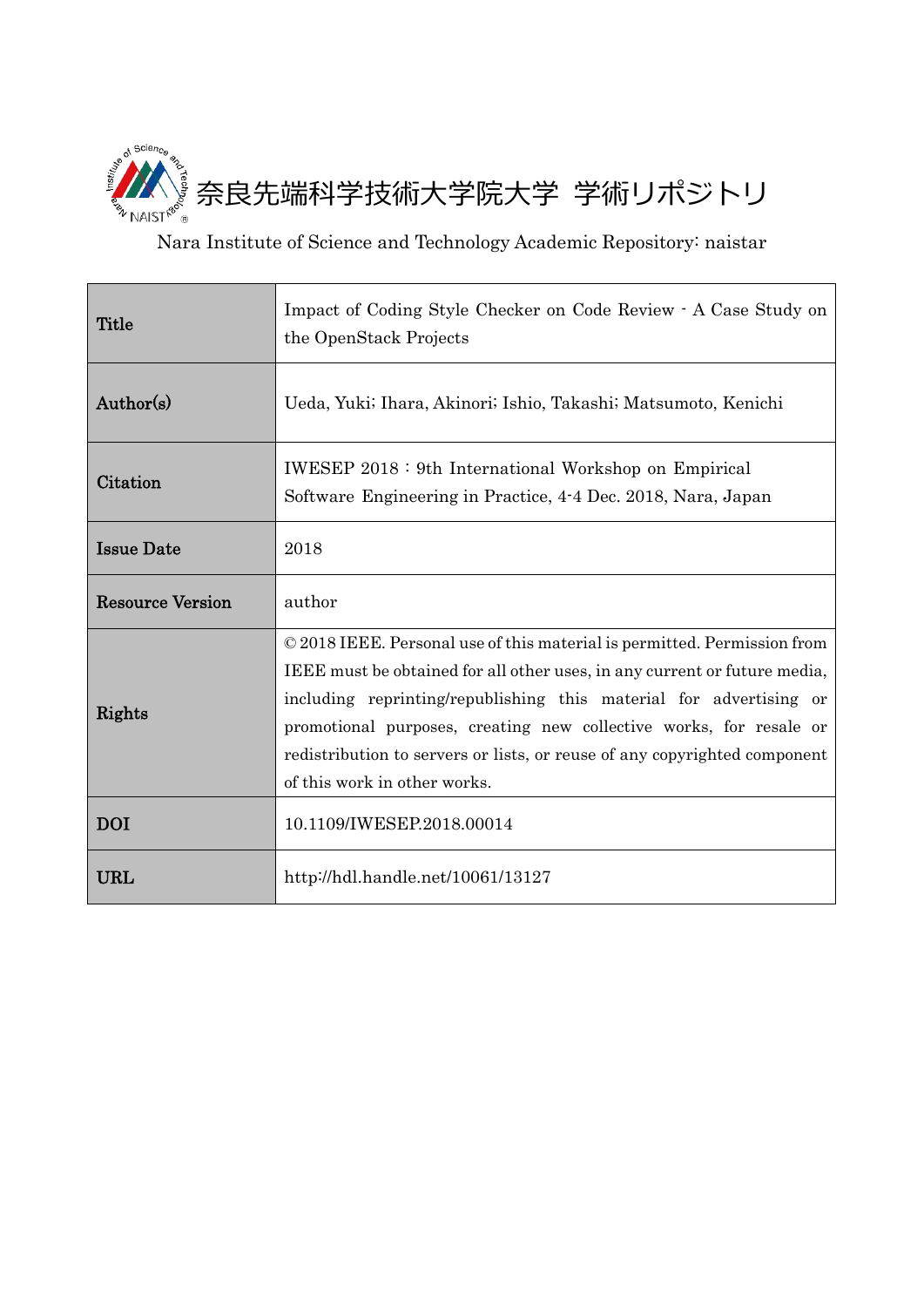# Impact of Coding Style Checker on Code Review -A case study on the OpenStack projects-

Yuki Ueda*∗* , Akinori Ihara*†* , Takashi Ishio*∗* and Kenichi Matsumoto*∗*

*∗*Nara Institute of Science and Technology, Japan

*†*Wakayama University, Japan

Email: ueda.yuki.un7@is.naist.jp, ihara@sys.wakayama-u.ac.jp, *{*ishio, matumoto*}*@is.naist.jp

*Abstract*—Code review is key to ensuring the absence of potential issues in source code. Code review is changing from a costly manual check by reviewer to a cost-efficient automatic check by coding style checkers. So that patch authors can verify the changed code before submitting their patches. Although cost-efficiency, the checkers do not detect all potential issues, requiring reviewers to verify the submitted patches based on their knowledge. It would be most efficient if patch authors will learn potential issues and remove the same type of issues from patches prior to code review. This study investigates potential issues that patch authors have repeatedly introduced in their patch submissions despite receiving feedback. To understand the impact of adopting checkers to patch authors' coding style improvement, this study compares two types of potential issues: Automatically Detected Issues by checkers (ADIs) and Manually Detected Issues by reviewers (MDIs). In a case study using an OpenStack code review dataset, we found that the patch authors have repeatedly introduced the same type of MDIs, while they do not repeat ADIs. This result suggests that the introduction of code style checkers might promote the patch authors' effective potential issues learning.

#### I. INTRODUCTION

Code review requires highly collaborative works between patch author and reviewers [1]. Its process involves source code verification, feedback, and modification. Reviewers provide a technical oversight for patch authors, eradicating coding issues that patch authors may not be able to self-detect. This collaborative process is key to ensuring that potential issues, i.e., potential issues are fixed.

Code review is changing from a costly manual check by reviewer to a cost-efficient automatic check by coding style checkers like  $Pylint<sup>1</sup>$ , so that patch authors can verify the changed code before submitting their patches. The problem is that coding style checkers cannot detect all potential issues. Potential issues are almost always detected through manual code review.

We conduct an empirical study to explore if patch authors repeatedly introduce the same type of potential issues despite receiving reviewers' feedback. To this end, this study focuses on two types of potential issues: Automatically Detected Issues by coding style checkers (ADIs) and Manually Detected Issues by reviewers (MDIs).

As a case study, we analyze 228,099 submitted patches in OpenStack. In the dataset, some patch authors introduced the same type of issues more than twice. We, therefore, study how coding style checker and reviewers' feedback improve patch authors coding style or not:

RQ1: How often do the patch authors repeatedly introduce ADIs in future patch submissions? We found that the patch authors that have introduced the ADIs rarely introduce the same type of ADIs in their future patch submissions.

RQ2: How often do the patch authors repeatedly introduce MDIs in future patch submissions? We found that the patch authors repeatedly introduce the same type of MDIs more frequently than ADIs in their subsequent patch submissions. We also found that the patch authors find it difficult to detect MDIs in the submitted patches that are executable without runtime error before submitting the changed code. Hence, manual code review by the reviewers is necessary.

Our main contributions are two-fold. The first contribution is an investigation on the impact of coding style checker, which improves patch authors' coding style to avoid the same type of issues in subsequent patch submissions. The second contribution is evidence that shows difficulty patch authors face MDI with avoiding before submitting the changed code. Our study concludes that manual code review by reviewers is necessary to avoid MDIs.

The rest of the paper is organized as follows. Section II introduces the code review process and related works. Section III describes our approach in answering the two research questions. Section IV presents the results of research questions. Section V establishes the validity of our empirical study. Section VI concludes this paper and describes our future work.

## II. BACKGROUND AND RELATED WORK

#### *A. Code Review Process*

There are various tools for managing peer code review processes. For example, Gerrit<sup>2</sup> and ReviewBoard<sup>3</sup> are commonly used in many software projects to receive lightweight reviews. Technically, these code review tools are used for patch submission triggers, automatic tests and manual reviewing to decide whether or not the submitted patch should be integrated into a version control system.

Following the steps illustrated below is the code review process in the Gerrit Code Review. Gerrit is used by our target OpenStack projects as a code review management tool.

<sup>2</sup>Gerrit Code Review: https://code.google.com/p/gerrit/

<sup>3</sup>ReviewBoard: https://www.reviewboard.org/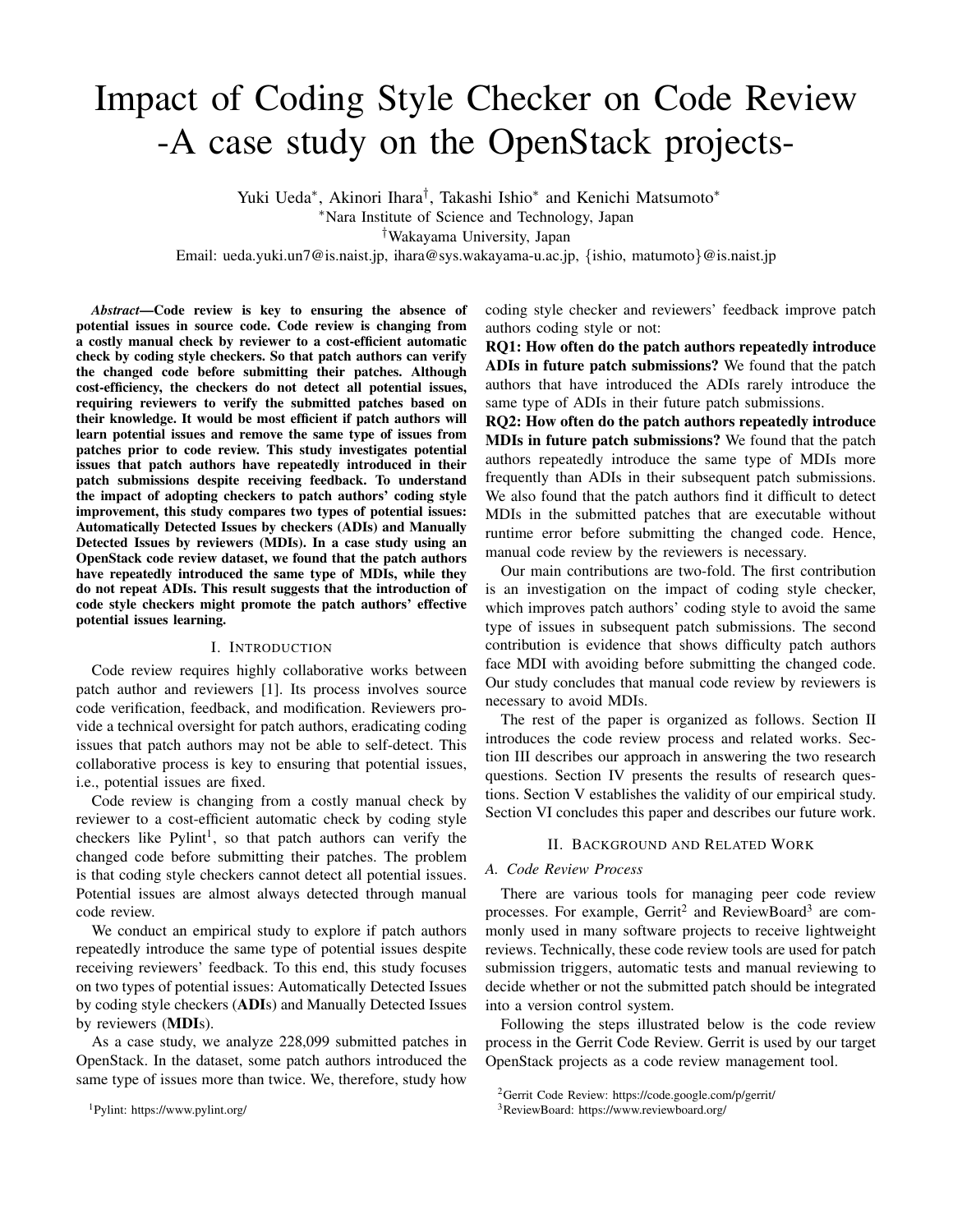- 1. A patch author submits a patch to Gerrit Code Review. We define the submitted patch as  $Patch_1$ .
- 2. Reviewers verify *Patch*<sub>1</sub>. If the reviewers detect any issues, they send feedback and ask for a revision of the patch through Gerrit Code Review.
- 3. After the patch author revises  $Patch_1$  and submits the fixed patch as  $Patch_2$ , the reviewer verifies  $Patch_2$ again. The patch authors need to repeatedly fix the patch until the reviewers make a decision to accept or reject the patch. We define the last patch as  $Patch_n$ .
- 4. Once the patch author completely addresses the concerns of the reviewers,  $Patch_n$  will be integrated into the version control system.

Code review process requires a shared coding style among its participants. When many patch authors with different technical skills contribute to software development, the project manager needs to keep a consistent coding style to keep higher maintainability. To achieve a consistent coding style, software projects often have their own coding rules. Coding rules represent a guideline for patch authors to implement software in compliance with a common coding style among patch authors.

To support implementation with common coding styles, some coding style checkers for automatically detecting potential issues are needed. Using such tools, the patch authors can automatically check whether or not the changed source code is based on the coding rule before submitting their patches. In addition, the output of the automatic coding style checkers is helpful for reviewers to study potential issues to develop coding skill [2].

#### *B. Related Works*

*Code Review* Many researchers have conducted empirical studies to understand code review [3], [4]. Unlike our focus, most published code review studies focus on the review process or the reviewers' communication. While code review is effective in improving the quality of software artifacts, it requires a large amount of time and many human resources [5]. Various methods are proposed to select appropriate reviewers based on the reviewer's experience [6]–[8] and complexity of code changes [9]. In our work here, we focus on code changes based on feedback from the reviewers.

*Code Quality* coding style checkers verify the source code automatically. In addition to Pylint, python has the tools that detect potential issues, such as  $pep8<sup>4</sup>$  and flake $8<sup>5</sup>$ . Using these tools makes detecting python's potential issues easier. Our study aims to understand the impact of code fixing for issues detected by these coding style checkers.

Code reviews are refactoring based on coding rules [10]. Also, patch authors and reviewers often discuss and propose solutions with each other to revise patches [11]. In particular, 75% of discussions for revising a patch are about software maintenance and 15% are about functional issues [4]. These studies help us understand which issues should be solved in the code review process. We focus on the impact of code fixing suggestions from reviewers. In particular, we study whether patch authors that have introduced and fixed potential issues repeatedly introduce the same type of issues in future patch submissions.

#### III. STUDY DESIGN

## *A. Overview*

This study investigates whether patch authors who have introduced the potential issues repeatedly introduce the same type of issues in future patch submissions. Specifically, we analyze the relationship between the experience of patch authors and the potential issues included in patches.

Figure 1 describes an overview of the procedure to measure two metrics for each research question. The two metrics are:

- 1) *Patch Submission Experience*, which represents past submitted patches that patch authors changed and submitted to the code review tool. This study analyzes each patch *p* include the author's name, the time of submission, and the source file changes.
- 2) *potential issues* are issues which are detected by coding style checkers or by reviewers. This study identifies potential issues in the submitted version  $(Patch<sub>1</sub>)$  and fixed version  $(Patch_n)$  and summarizes the occurrences as a metric.

We measure those metrics from a set of the submitted patches  $(P_s)$  to a code review tool.

#### *B. Extraction of potential issues*

This study identifies potential issues from a patch *p* if:

- Patch *p* is integrated into the project repository, and
- the submitted version  $(Patch_1)$  of *p* is different from the integrated version ( $Patch_n$ ).

If a patch *p* is directly integrated into the project repository without any changes, the patch has no potential issue. We ignore rejected patches from our analysis because reviewers may reject those patches without fixing them completely.

We investigate two groups of potential issues:

# ADI: Automatically Detected Issue by a current tool MDI: Manually Detected Issue by a reviewer

We distinguish these two groups because patch authors can identify ADIs by themselves using coding style checkers. In other words, while ADIs are directly visible to patch authors, MDIs are not detected before reviewers verify them.

*1) ADI:* We identified ADIs by executing coding style checker to source code files. The coding style checker outputs in which lines the target source code files include ADIs. We define the submitted patch that includes ADIs if there are ADIs in any lines of any files. Our target OpenStack project using Python employs Pylint to detect ADIs as listed in Table I. The Pylint can detect 105 ADIs. This table shows the most frequent 7 ADIs that patch authors introduced. We specifically regard three category issues with the detection messages "Convention", "Refactor", and "Warning" outputted

<sup>4</sup>pep8: https://pypi.python.org/pypi/pep8

<sup>5</sup>flake8: https://pypi.python.org/pypi/flake8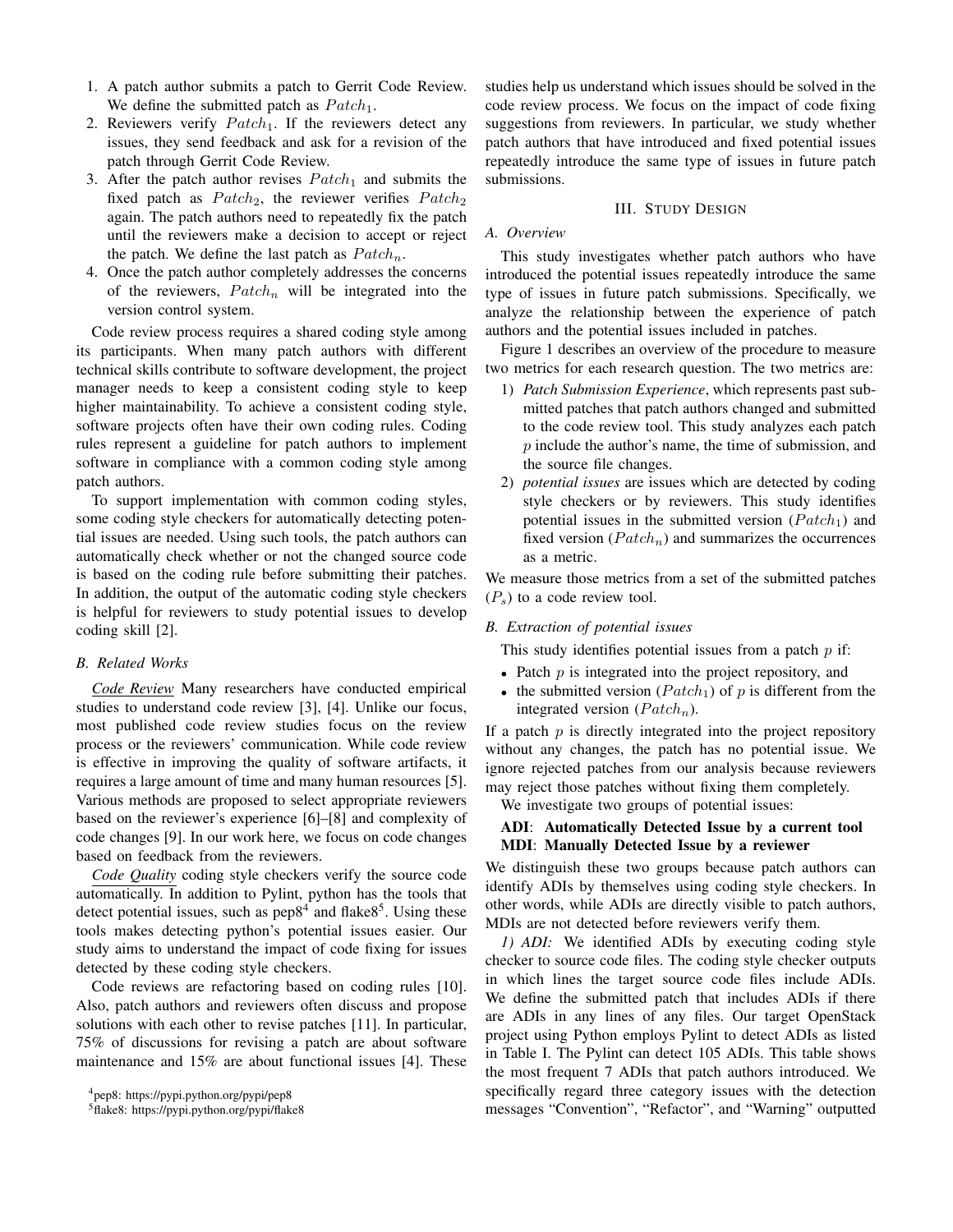

Fig. 1. Overview of our approach to answer the research questions.

TABLE I OUR TARGET POTENTIAL ISSUES AND THE EXAMPLES.

| Group      | Category   | <b>Issue Type</b>     | Issue description                | Submitted example          | Fixed example              |
|------------|------------|-----------------------|----------------------------------|----------------------------|----------------------------|
| ADI        | Convention | invalid-name          | Any name not matching the PEP8   | $lowerCase = 0$            | $lower\_case = 0$          |
|            |            |                       | names                            |                            |                            |
|            |            | bad-continuation      | Wrongly continued indentation    | if (foo $> 0$ and          | if (foo $> 0$ and          |
|            |            |                       |                                  | foo $<$ 1):                | foo $<$ 1):                |
|            |            | wrong-import-order    | Imported modules are not sorted  | import my_package          | import sys                 |
|            |            |                       |                                  | import sys                 | import my_package          |
|            | Refactor   | no-self-use           | A method is not preceded by a    | def func(foo, bar):        | @staticmethod              |
|            |            |                       | decorator and does not contain   | return foo * bar           | def func(foo, bar):        |
|            |            |                       | any references                   |                            | return foo * bar           |
|            |            | too-few-public-method | A Class just stores data without | Omitted due to the limited | Omitted due to the limited |
|            |            |                       | methods                          | $space*$                   | space                      |
|            |            | too-many-arguments    | A method or function takes too   | Omitted due to the limited | Omitted due to the limited |
|            |            |                       | many arguments                   | $space**$                  | space                      |
|            | Warning    | unused-argument       | An argument is not used          | def func(foo, bar):        | def func(foo):             |
|            |            |                       |                                  | return foo                 | return foo                 |
| <b>MDI</b> | (None)     | new line              | Line separators are deficient or | foo = $[0, 1]$             | foo = $\lceil 0, \rceil$   |
|            |            |                       | excessive (including indent)     |                            | 1]                         |
|            |            | alphabet              | Any name could be correct        | $f \circ \circ = 0$        | $bar = 0$                  |
|            |            | space                 | Space or tab could be format     | $foo = 0$                  | $foo=0$                    |
|            |            | number                | Number literal could be correct  | $foo = 0$                  | foo = $1$                  |
|            |            | strings               | String literal could be correct  | print ("Hello")            | print ("HelloWorld")       |
|            |            | comment               | Comment line need to be change   | # TODO                     | # DONE                     |

\* An example of too-few-public-method is available at: https://github.com/c-w/gutenberg/commit/2b1ff63fa1f17554bec6c9225872406d63300b72

\*\* An example of too-many-arguments is available at: https://github.com/Bitmessage/PyBitmessage/commit/95e300d7cae5036d188ce9acc5bad6c91287dca1

from Pylint as the potential issue because they represent potential issues and potential bugs. We excluded "Error" and "Fatal" categories because they indicate functional problems.

*2) MDI:* We identified MDIs by comparing the submitted and fixed versions of a patch. However, it should be noted that we found it difficult to detect semantic differences and potential issues fixed between the versions because the patch authors or reviewers do not always explain why code fixing is needed. Hence, this study assumes that a potential issue is fixed by only one chunk change. As the future work, we will focus on changes that have multiple types of changes such as "number" and "strings". We approximate potential issues by syntactic differences using a heuristic approach. We regard 6 types of syntactic elements as MDIs listed in Table I. Some MDIs are not independent of ADIs (e.g. "bad-continuation" and "space"). These MDIs were found frequently through our previous study [12] by manual surveys in the code changes between  $Patch_1$  and  $Patch_n$ . The process of MDI detection comprises four steps as follows. Figure 2 illustrates the process

for an example patch.

- 1. We extract pairs of code chunks (consecutive lines of code) from the submitted version and fixed version of a patch. The pairs are simply recognized by applying diff utility to the two versions.
- 2. For each chunk pair, we extract the differences between characters. If the chunk pair is exactly the same, the chunk has no potential issues.
- 3. We classify the differences of a chunk pair into six types of syntactic elements. We employed the lexical analyzer of ANTLR with a Python grammar file in implementation.
- 4. If the differences between a chunk pair include only one syntactic element type, we consider the chunk as an instance of a potential issue related to the type. If the differences include two or more types, we regard the differences as a problem other than potential issues. Finally, we extract all MDIs included in the submitted version of the patch.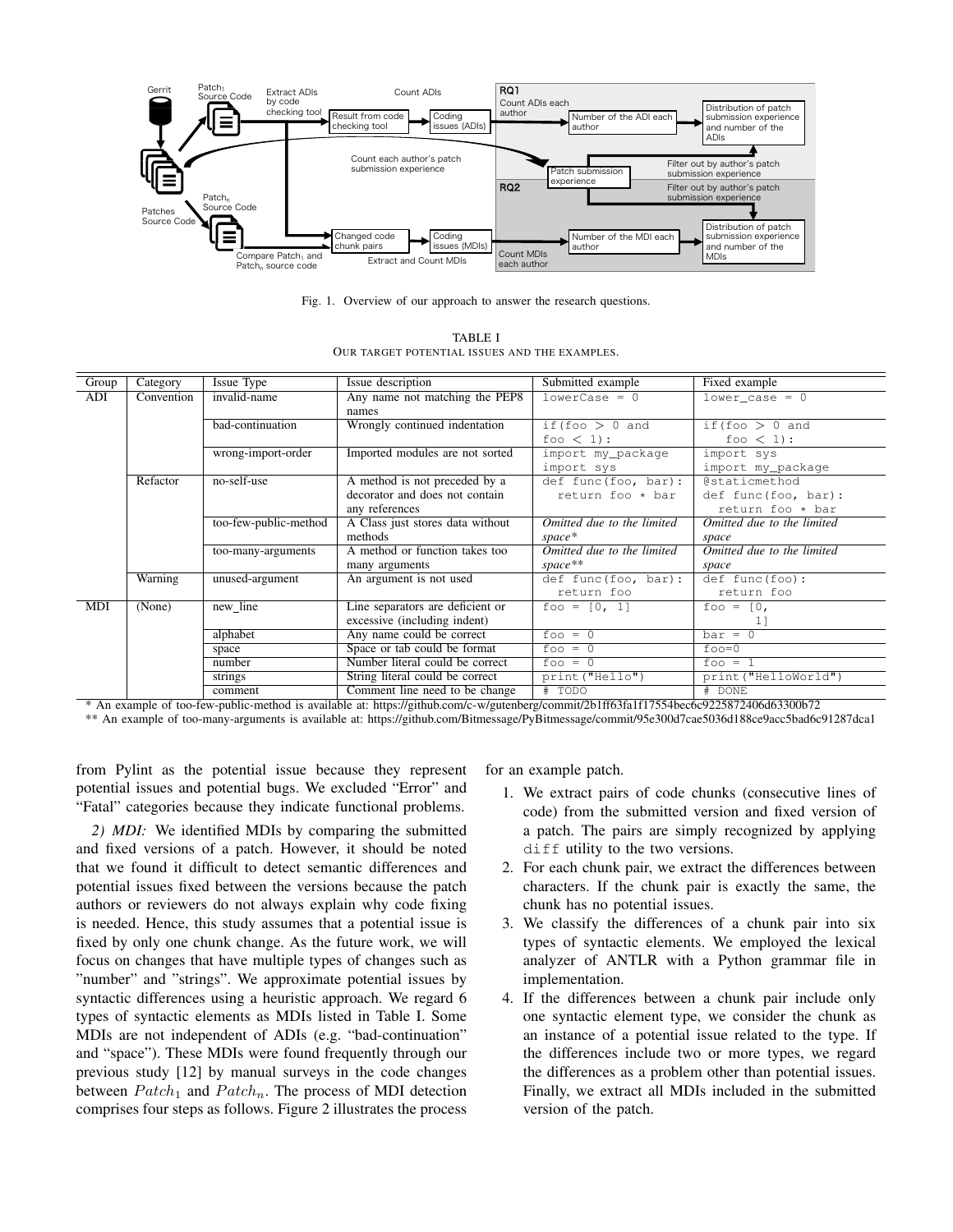

Fig. 2. Overview of our approach to count MDIs.

The detection accuracy of the above steps has been validated by the manual surveys using samples of code changes based on confidence level (95%). The individual detection accuracy for each MDI is: 100.0% for "comment", 97.5% for "strings", 96.8% for "new line" and "space", 86.4% for "alphabet", and 57.1% for "number". The detection of five MDIs except for "number" is sufficiently accurate for statistical analysis. We also analyze "number" because it appears frequently.

#### *C. Potential Issue Count*

This study measures the occurrence of an individual issue type in patches. For an issue *i*, we represent its occurrence in a patch as a Boolean value  $I_i(p) \in \{0, 1\}$ . We define the number  $A_i(a, n)$  for author *a*'s *n*-th patch as follows.

$$
A_i(a,n) = \sum_{p \in P(a,n)} I_i(p) \tag{1}
$$

If an author *a* repeatedly introduces an issue type *i*,  $A_i(a, n)$ increases with the number of patch submissions *n*. Using this approach, we analyze whether patch authors that have introduced the potential issues repeatedly introduce the same type of issues in future patch submissions.

## IV. CASE STUDY

### *A. Dataset*

This study targets a large and successful OSS project: the OpenStack systems, which have recorded a large amount of reviewing activity using the code review tool. OpenStack is a collection of open source components that make up the enterprise-scale cloud computing platform<sup>6</sup>. The OpenStack project has the coding rules based on PEP8 and employs a Pylint to automatically detect violations of coding rules.

<sup>6</sup>OpenStack: http://www.openstack.org/

TABLE II NUMBER OF THE INTRODUCED ADIS FROM 228,099 PATCHES (SORT BY ADIS AND MDIS IN  $Patch<sub>1</sub>$ )

|            |                        | ADI in             | ADIs in   |         |
|------------|------------------------|--------------------|-----------|---------|
| Group      | Issue Type             | Patch <sub>1</sub> | $Patch_n$ | Authors |
| ADI        | invalid-name           | 2.517              | 1,406     | 1,116   |
|            | bad-continuation       | 1,544              | 797       | 809     |
|            | unused-argument        | 1.472              | 779       | 784     |
|            | no-self-use            | 1,432              | 745       | 779     |
|            | too-few-public-methods | 1.372              | 701       | 736     |
|            | wrong-import-order     | 1,330              | 652       | 715     |
|            | too-many-arguments     | 1,209              | 613       | 662     |
|            |                        | MDIs in $Patch1$   |           |         |
| <b>MDI</b> | alphabet               |                    | 22,950    | 3,130   |
|            | strings                |                    | 21.094    | 3.066   |
|            | space                  |                    | 19.565    | 3.008   |
|            | number                 |                    | 16,512    | 2,760   |
|            | new line               |                    | 8,328     | 2,163   |
|            | comment                |                    | 5.381     | 1.679   |

We target patches which the OpenStack project received from 2011 to 2015. During this period, 6,575 patch authors submitted 228,099 patches to the project. We obtain  $Patch_1$ and  $Patch_n$  using Gerrit REST API<sup>7</sup>.

We obtained the patch submission experience, ADIs, and MDIs from the patch set. Table II shows the number of patches including each of the ADIs and MDIs, and the number of patch authors who submitted the patches. Top 7 potential issues frequently reported by the Pylint from the paper due to the space limitations. From Table II, we can recognize many ADIs in  $Patch_1$  and the MDIs in  $Patch_1$  which are fixed before *P atch<sup>n</sup>* for each patch author. For example, 1,116 patch authors have introduced 2,517 "invalid-name" issues as ADIs in total. It appears that each patch author has introduced the same "invalid-name" issue type 2.26 times on average. Also, 44.1% "invalid-name" issues are removed between  $Patch_1$ which are fixed before  $Patch_n$ .

#### *B. Analysis*

This study investigates how often patch authors repeatedly introduce two groups of potential issues: ADIs (RQ1) and MDIs (RQ2). For each group of potential issues, we perform two analyses. First, this study analyzes how often patch authors have introduced each type of potential issue in our target dataset. We study whether ADIs or MDIs are more likely to be repeatedly introduced. Second, this study analyzes whether patch authors that have introduced the potential issues are likely to introduce the same type of issues repeatedly in future patch submissions. Since some patch authors have not submitted a sufficient number of patches to analyze their experience, we select patch authors who have submitted patches greater than or equal to 20 times. This threshold includes the most active 1,599 patch authors who have created 80% of patches in total according to the Pareto principle [13].

RQ1: How often do the patch authors repeatedly introduce ADIs in future patch submissions? Table III shows the distributions of 3 ADI issue counts for each author and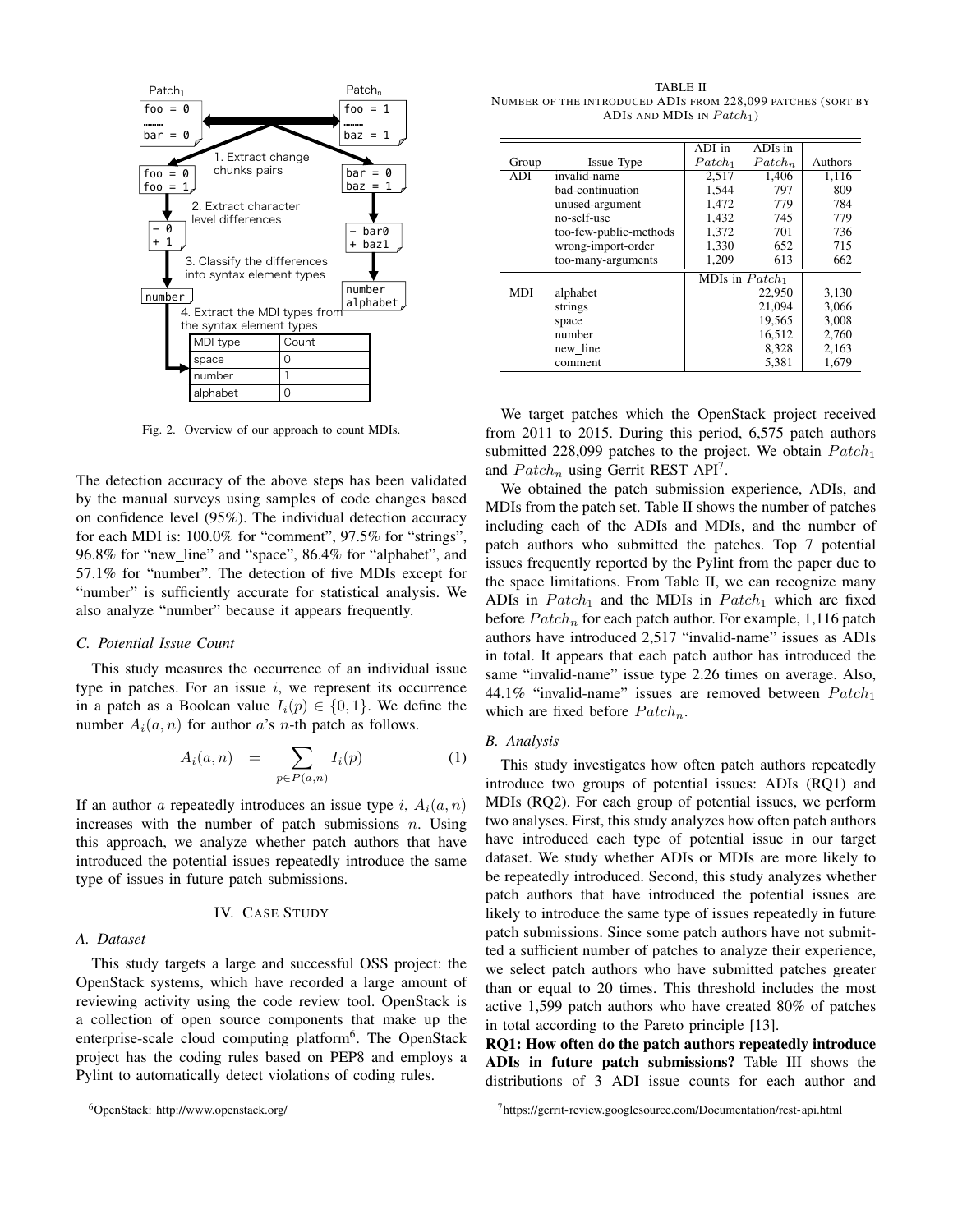TABLE III THE RATIO (%) OF PATCH AUTHORS WHO INTRODUCED EACH OF ADIS AND MDIS *n* TIMES

|                  | invalid- | bad-cont- | unused-  |          |         |       |
|------------------|----------|-----------|----------|----------|---------|-------|
| $\boldsymbol{n}$ | name     | inuation  | argument | alphabet | strings | space |
|                  | 36.6     | 44.9      | 45.6     | 8.7      | 9.5     | 10.3  |
| $\overline{c}$   | 21.0     | 22.2      | 21.7     | 9.3      | 10.1    | 10.4  |
| 3                | 11.9     | 11.4      | 10.7     | 7.3      | 7.7     | 8.1   |
| 4                | 7.2      | 5.7       | 5.6      | 5.9      | 6.3     | 6.5   |
| 5                | 5.0      | 4.4       | 4.2      | 5.1      | 5.4     | 5.5   |
| 6                | 3.6      | 3.2       | 2.9      | 4.5      | 4.7     | 4.8   |
| 7                | 2.7      | 2.2       | 2.4      | 3.9      | 4.1     | 4.1   |
| 8                | 2.2      | 1.6       | 1.7      | 3.6      | 3.7     | 3.6   |
| 9                | 1.6      | 1.1       | 1.2      | 3.2      | 3.3     | 3.3   |
| >10              | 8.1      | 3.3       | 4.0      | 48.5     | 45.3    | 43.4  |

TABLE IV DISTRIBUTION OF EACH ADI INTRODUCED WHEN THE SUBMISSION EXPERIENCE IS 20

| ADI Type               | 1st Ou. | Median | 3rd Ou. |
|------------------------|---------|--------|---------|
| invalid-name           |         |        |         |
| bad-continuation       |         |        |         |
| unused-argument        |         |        |         |
| no-self-use            |         |        |         |
| too-few-public-methods |         |        |         |
| wrong-import-order     |         |        |         |
| too-many-arguments     |         |        |         |

issue type. The plots include 1,117 patch authors who have introduced any ADIs at least once. Only 36%–45% of patch authors do not have introduced the same type of issue multiple times, even though the project has coding rules. However, 69%–78% of patch authors only introduced the same type of issues up to 3 times.

Also, Table IV shows the number of ADIs introduced by the most active patch authors. The table shows the median, the first quartile, and the third quartile of the ADIs in the first 20 patch submissions. The numbers are rounded to the nearest decimals to indicate the number of introductions. While some patch authors have more experience than 20 patches, we omitted the distributions of the later patches because they are very similar to the first 20 patches.

While the table includes the most frequent 7 types of ADIs, the median numbers of each issue are only introduced once except for "bad-continuation" and "wrong-import-order" issues. The result indicates that most patch authors only introduced the same type of issues twice. If the code review tools show experience of patch authors who introduced ADIs more than 3 times or not, this information can help to consider the reviewers should check the issues for experienced patch authors. Those issues are easy to understand, and the coding style checker is available for both patch authors and reviewers. When patch authors have received feedback once, they will understand how to check and avoid those potential issues in future patch submissions.

Answer of RQ1: While new patch authors may introduce ADIs, they will not repeatedly introduce the same type of ADIs more than three times.

RQ2: How often do the patch authors repeatedly introduce

TABLE V DISTRIBUTION OF EACH MDI INTRODUCED WHEN THE SUBMISSION EXPERIENCE IS 20

| MDI Type | 1st Qu. | Median | 3rd Qu. |
|----------|---------|--------|---------|
| alphabet |         |        |         |
| strings  |         |        |         |
| space    |         |        |         |
| number   |         |        |         |
| new line |         |        |         |
| comment  |         |        |         |
|          |         |        |         |

MDIs in future patch submissions? Table III shows the distributions of 3 MDI issue counts of patch authors. 3,488 patch authors who have introduced any MDI at least once. Only 8%–10% of patch authors do not have introduced the same type of issues multiple times. The numbers are greater than ADIs. We analyze the distributions of the numbers of MDIs introduced by the most active patch authors. Table V shows the median, the first quartile, and the third quartile of MDI issue counts in the first 20 patch submissions. While some patch authors have more experience than 20 patches, we omitted the distributions of the later patches because they are very similar to the first 20 patches. The median numbers of each issue for the patch authors are 3–6 times. The result means that reviewers have to verify those issues in patches irrespective of the experience of patch authors.

Listings 1 and Listings 2 shows example patche whose "alphabet" issues are fixed through code review. The patches are written by the same author; Listings 1 shows the first instance of the "alphabet" issue introduced by the author. The submitted version imports "\_" function to handle a log message, while he OpenStack project has a rule to use \_LW ("Log warning") to record a message<sup>8</sup>. Since this rule is a project-specific rule, the correct implementation is difficult for a novice patch author. In Listing 2, the patch author uses the wrong object as a method receiver; so that the submitted patch read data from an object and write it to the same object stored in common\_policy variable. That source code is also executable without a runtime error.

Answer of RQ2: Patch authors repeatedly introduce the same type of MDIs. Reviewers have to review patches carefully to identify MDIs.

# V. THREATS TO VALIDITY

*External validity:* We analyzed 611 subprojects in the Open-Stack project but only Python source code files. Surely, when we target other projects which use other programming languages, we may find differences. The OpenStack project mainly uses common coding rules that use the coding style checker (Pylint). We can then adapt our approach to analyze other software with other programming languages. We categorized MDIs by their change contents rather than their purposes in order to automate our analysis. Hence, a single category of MDI may include modifications for different purposes like Listings 1 and Listings 2. It has a risk to overestimate the

<sup>8</sup>https://docs.openstack.org/oslo.i18n/latest/user/usage.html